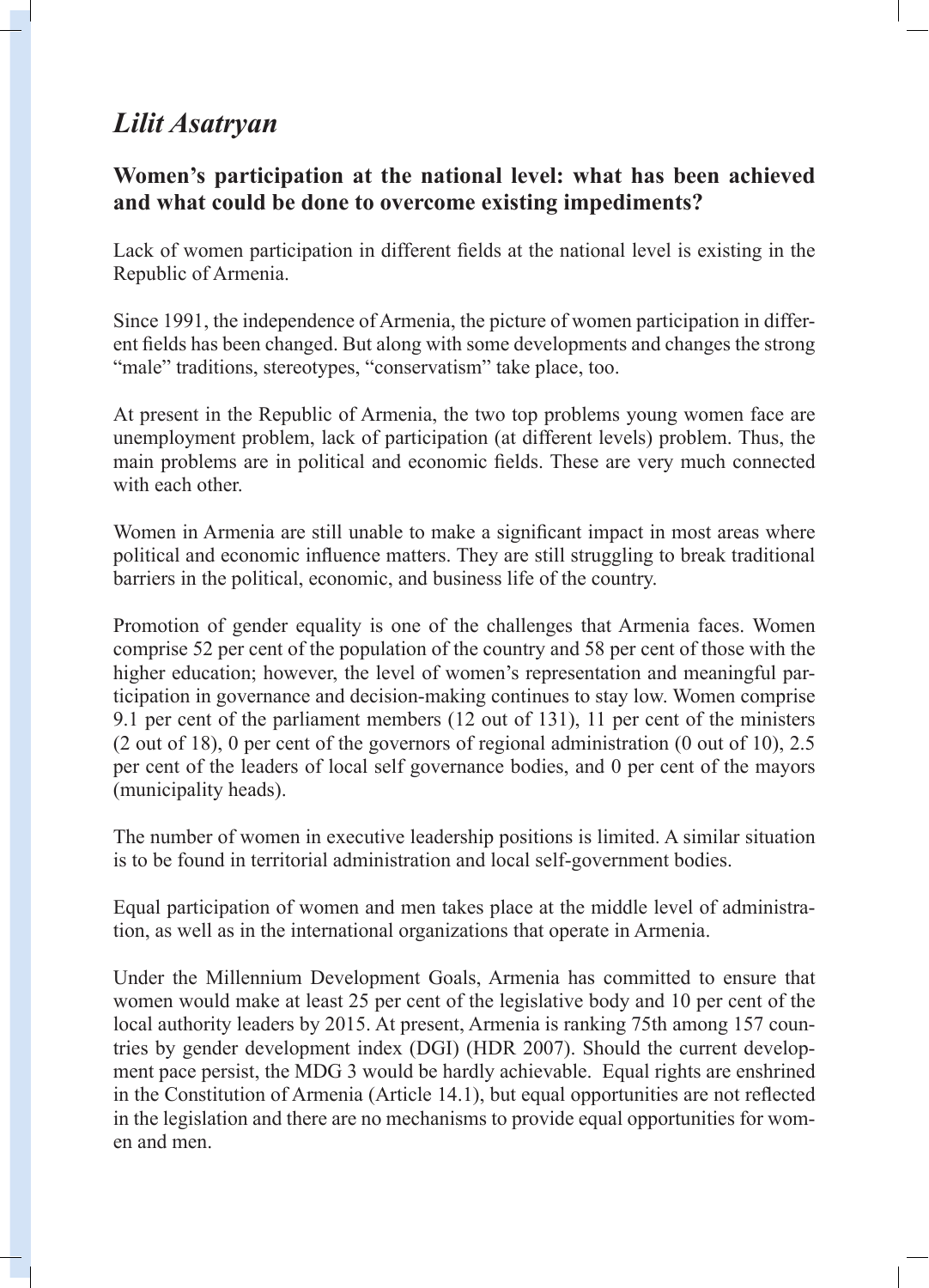According to a UNDP report in 2009, development progress in the CIS has declined as a direct result of the global economic and financial crisis. The Millennium Development Goals Report states that in almost all areas, the two groups of countries that are part of the CIS – one in Asia and the other in Europe – have experienced a very different pace of progress. These facts are in the first hand refer to Armenian society.

The peculiarity of the social conditions of women in Armenia is in the fact that their constitutional rights are in no way inferior to those of men; legislation now as before recognizes equal rights for all regardless of gender, age or ethnic origin. This sets Armenia and the other former socialist states aside from developing countries and even some Western nations. Moreover, the Armenian Constitution in some instances grants women certain advantages and privileges. This has led to women surpassing men in several social indices. Among these are educational level, social benefits, medical coverage, and preferential parenthood rights.

Presently, in many areas of Armenia women make up the largest percentage of the workforce in a number of sectors, such as the services, education, culture, health and social work, among others. Nevertheless, this does not mean they have greater access to managerial positions. The number of women occupying senior-level positions in the executive branch of government, for example, is still quite limited. On the other hand, the number of female elected officials in the parliaments and assemblies has steadily increased in recent years.

Women mostly exercise their decision-making rights in the non-governmental organizations' sector. The number of women involvement in NGO field is quite high. But in this field still there is lack of partnership between state bodies and NGOs.

In social practice, women remain subordinate to men in a number of issues. The Armenian woman traditionally had an accessory role in the family and in society. The way of life, popular rites, social norms and common mentality have presumed a woman's subordinate role in the family and to her husband. These traditions have not lost their substance even today. For example, the possibilities for promotion are not the same for women as they are for men and women often remain economically dependent upon men. The overall average salary for women is less than two thirds of that of men because of the low involvement of women in high-paid activity. Social mobility for women is lower than for men. Women's representation in senior civil service positions is as low as 3 to 5%. And, women bear the burden of the so-called informal sector of the economy, which includes assuring the functioning of the family, educating and caring for the children, and the household.

Gender situation is further aggravated by low public awareness, widespread gender stereotypes and confusion of concept of gender equality with feminism. Women's movement and networking is weak, too.

In the field of women political participation the quotes for women increased up to 15%.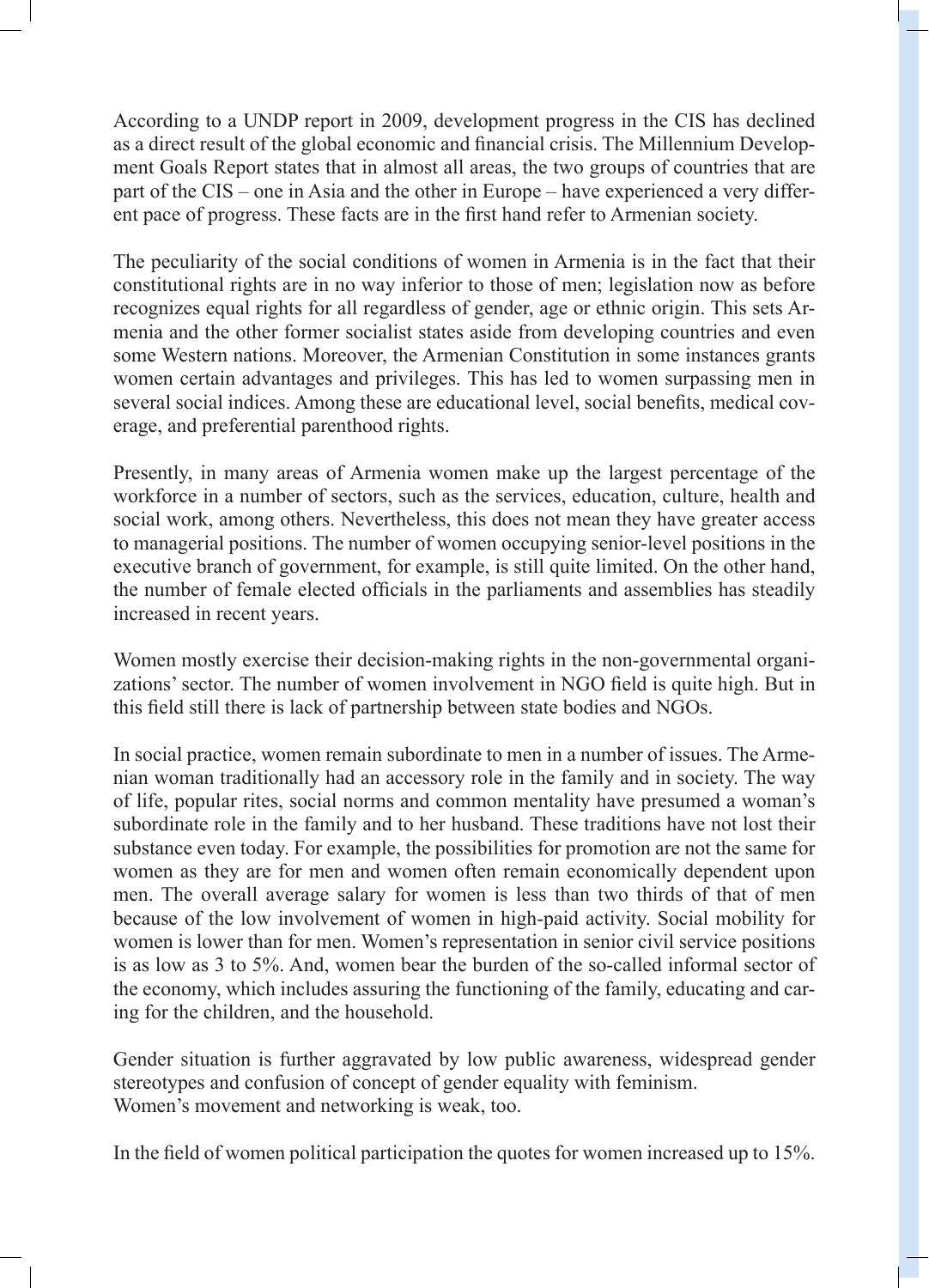In the result of 2007 elections the number of women parliamentarians increased comparing with 2003 elections. Anyway, the figures are not satisfied.

*The quotes for women should be increased as a tool of promotion of women's political participation. At present, a group of active women are on the stage to promote the increasing the women's quotes in the Parliament.*

Several surveys mention different obstacles which create the real fact of gender inequity, even having legislation which defines equality between men and women. Some of these obstacles are:

- there is no real National Program on Women progress promotion;
- there is different understanding of political culture, which defines ''The policy should be led by men'';
- criminalization of political and economic fields;
- lack of free competition.

During the surveys, the answers of "Why men and women would like to become a parliamentarian?" question were different from women and men.

Most men answered "To be "a roof" of their own business, to have an authority" while most women answered "To be able to make the policy more transparent, to change the political atmosphere, to solve social problems".

The number of women involved in small and medium entrepreneurship is small as the promoting mechanisms for its development are missing. Especially for women, there are more difficulties. The major part of micro-credit programs for women do not create encouraging conditions: they have high percentage.

## *In this field it is recommended to establish micro-credits program with acceptable conditions for women. International donor society could be also involved in this strategy.*

In order to define and strengthen state women policy and its directions in the country, in 1998 the Government adopted the Program principles on improving women's status. Afterwards the Government adopted National Program on Improving the Status of Women and Enhancing their Role in Society, for 1998-2000. As well, since 2000 the Council of Women Affairs by the Prime Minister of the Republic of Armenia exists which is just an advisory body.

In 2004 the Government adopted National Action plan on Improving the Status of Women and Enhancing their Role in Society, for 2004-2010.

The Action Plan defines the principles, priorities, and key targets of the public policy that is pursued to address women's issues in the Republic of Armenia. The Action Plan is based on the relevant provisions of the Republic of Armenia Constitution and is targeted at the fulfillment of the UN Convention on the Discrimination of All Forms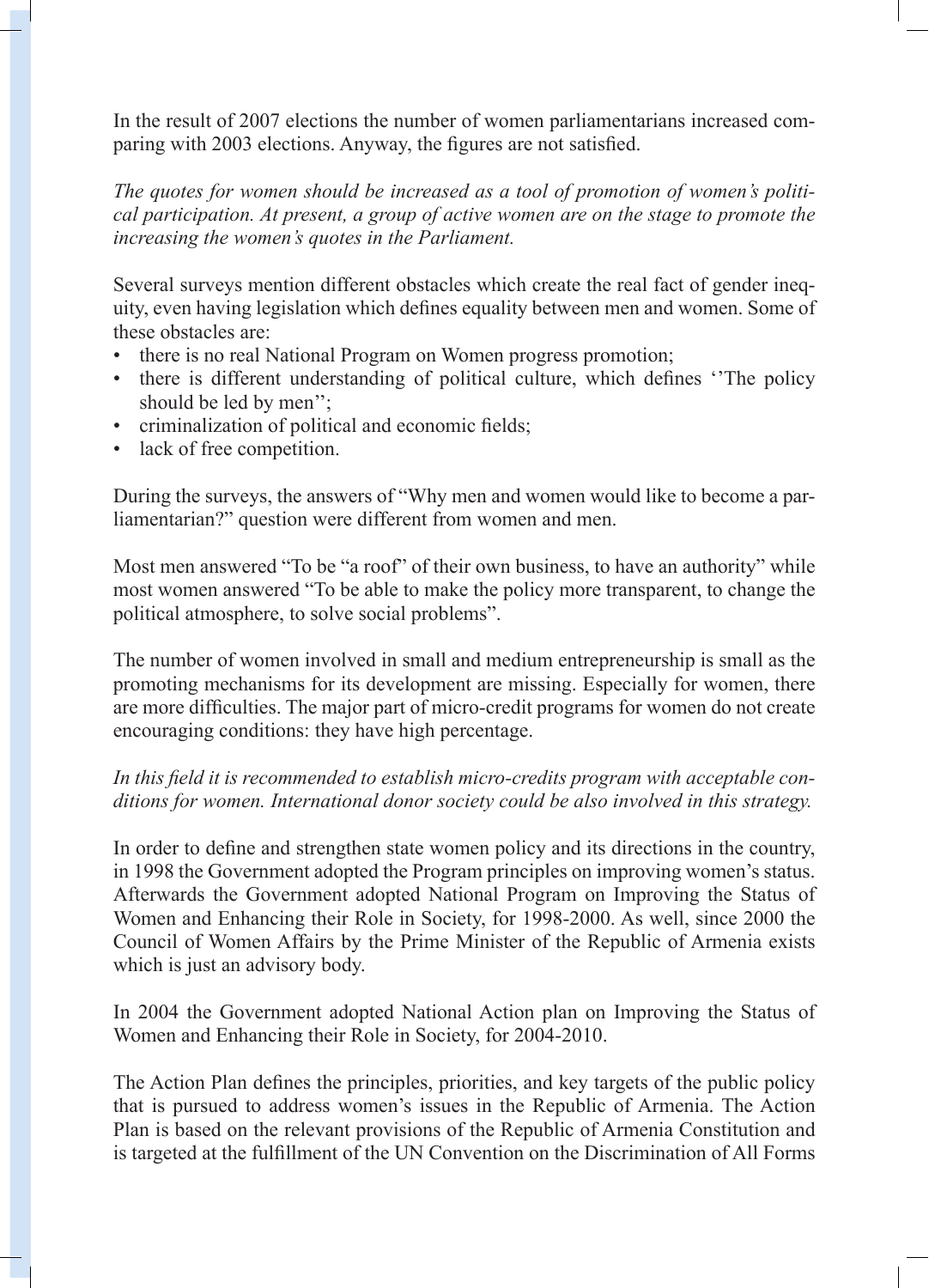of Violence against Women, the recommendations of the Fourth Beijing Conference (1995), the documents of the Council of Europe Committee for the Equality of Rights of Women and Men, the UN Millennium Declaration requirements, and commitments of the Republic of Armenia under other international instruments. The Action Plan facilitates equality of rights and opportunities for women and men, as a prerequisite to shape a democratic, social, and legal state and civil society.

The Action Plan comprises 8 sections: • Ensuring equal rights and opportunities for women and men in decision-making and in the social and political spheres; • Improving the Social and Economic Condition of Women; • Education Sector; • Improving the Health Condition of Women; • Eliminating Violence against Women; • Elimination of trafficking of women and girls; • Role of the Mass Media and Cultural Institutions in Reporting on Women's Issues and Building a Female Role Model; • Institutional Reforms.

It should be mentioned that a disadvantage for promoting gender equality in the country, even the Government had adopted the National Program and Action Plan for 2004- 2010, is the fact of not to foresee any financial resources for its implementation.

- Main challenges of Women Participation are:Inadequate involvement of women in decision-making and politics;
- Unequal participation of women and men in various spheres of social and political life;
- Lack of willingness and finding solutions from women's side on how to be involved in the political process;
- Existence of public opinion "women should not be in politics".

*In order to overcome such challenges and increase the level of women participation the state and all stakeholders should:*

- Empower and encourage women to participate in political, economic and other fields of the country;
- To work with the whole society to break down the stereotypes and make gender solidarity, to involve different partners and stakeholders (including Mass Media) in this action (it is also recommended to have a TV/radio program/newspaper on promoting women participation at different levels);
- To develop new documents and Action plans on improving women participation, as well as involving financial resources for their implementation;
- To develop laws, concepts and legislation on promoting women participation in political, economic and other fields of the country;
- To increase the quotes for women in the parliamentarian elections;
- To make quotes for women in executive branch.

Armenian Young Women's Association as an NGO aims to strengthen the role of young women in all aspects of Armenian society. The activity of "Armenian Young Women's Association" is particularly directed to young women, and concentrates on their problems both in Yerevan and in the regions of the Republic of Armenia. AYWA works with young women between ages from 13 to 40. According to the 5-years strategy (2008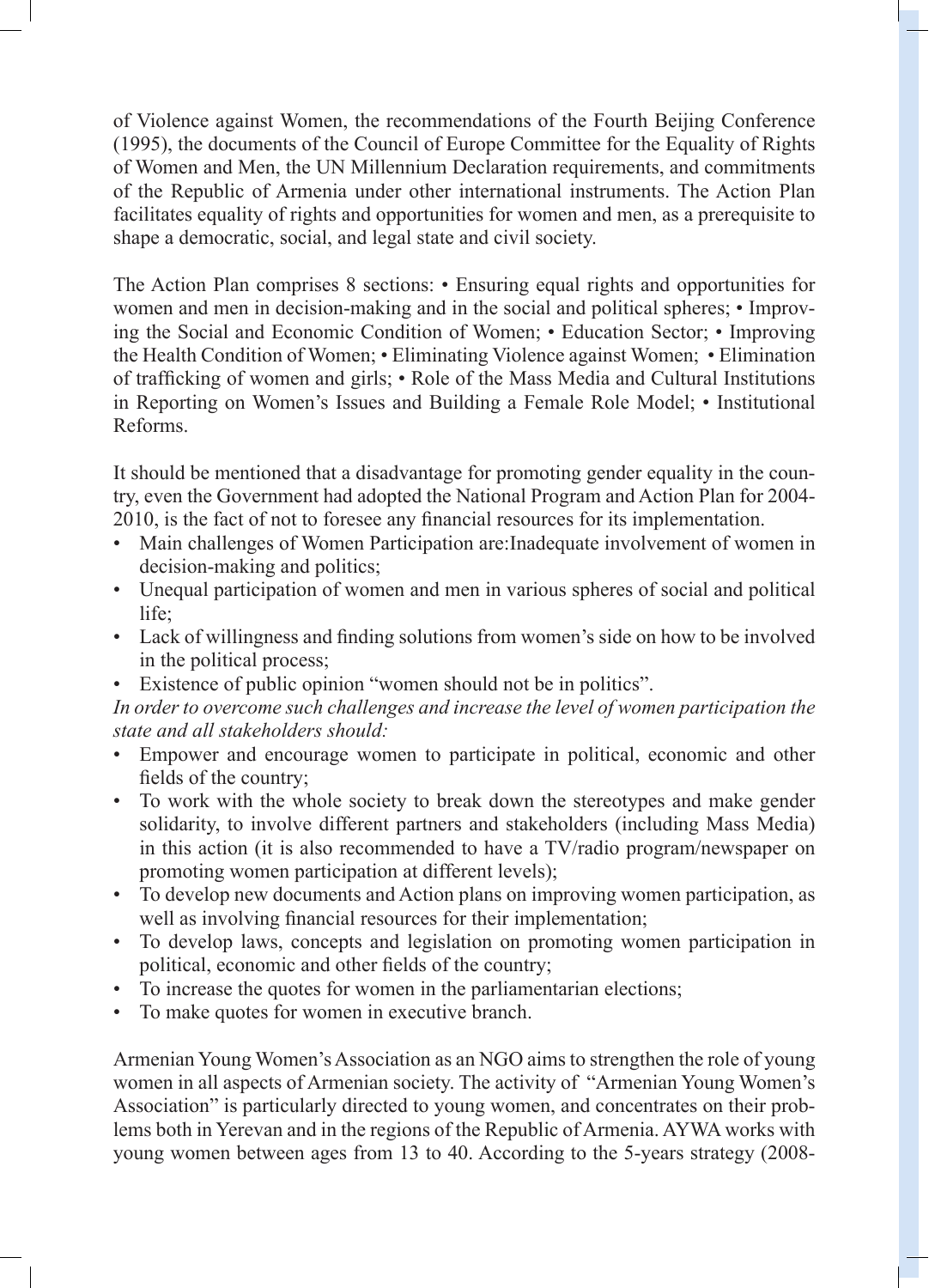2012) the approach for women (girls) from 13-18 and 18-40 ages is different. In some projects, AYWA gathers both women and men, thus raising the public awareness on Women issues and building healthy atmosphere between genders.

According to 5-years strategy (2008-2012) AYWA implements the following strategic directions:

- Young Women's Leadership Development (the programs within this direction provide young women leadership skills, empower them as leaders at local and national levels)
- leadership programs schools, courses, camps for young women,
- establishing women/youth councils,
- awards for young women etc.
- Entrepreneurial and Personal Skills Development (the programs within this direction make conditions for economic participation for women)
- Economic assessment of a community, finding out fields where women could be actively involved;
- Entrepreneurial training courses (development of business ideas how to start and improve business). AYWA is looking for partners to establish micro-credit foundation for women.
- Quilting courses: AYWA has established quilting studios where unemployed young women work and make different products,
- English language trainings,
- Computer trainings,
- Discussions on different subjects for women and men,
- Women's health issues etc.
- Democracy Education (the programs within this direction promote women and men to be open-minded and to be a part of the society)
- Civic education Civic awareness raising tours,
- Programs for the first time voters Electoral seminars. Young women/people don't participate in elections because of three main reasons – they don't maintain their one vote, they don't trust in the elections results, "they are not interested in politics".
- Human rights awareness programs,
- Gender awareness programs,
- publishing informational materials and manuals,
- cultural performances operation of the puppet theatre which make performances on women/youth participation and women/human rights,
- voluntary services,
- ecological initiatives.
- Exchanges (on national, regional, international levels) (the programs within this direction make opportunities for young women to share and be shared with their experiences on women's issues with international and local partners and colleagues).

The high participation of women at the national level, in politics and government is essential to building and sustaining democracy. Comprising over 50 percent of the world's population, women continue to be under-represented as voters, political lead